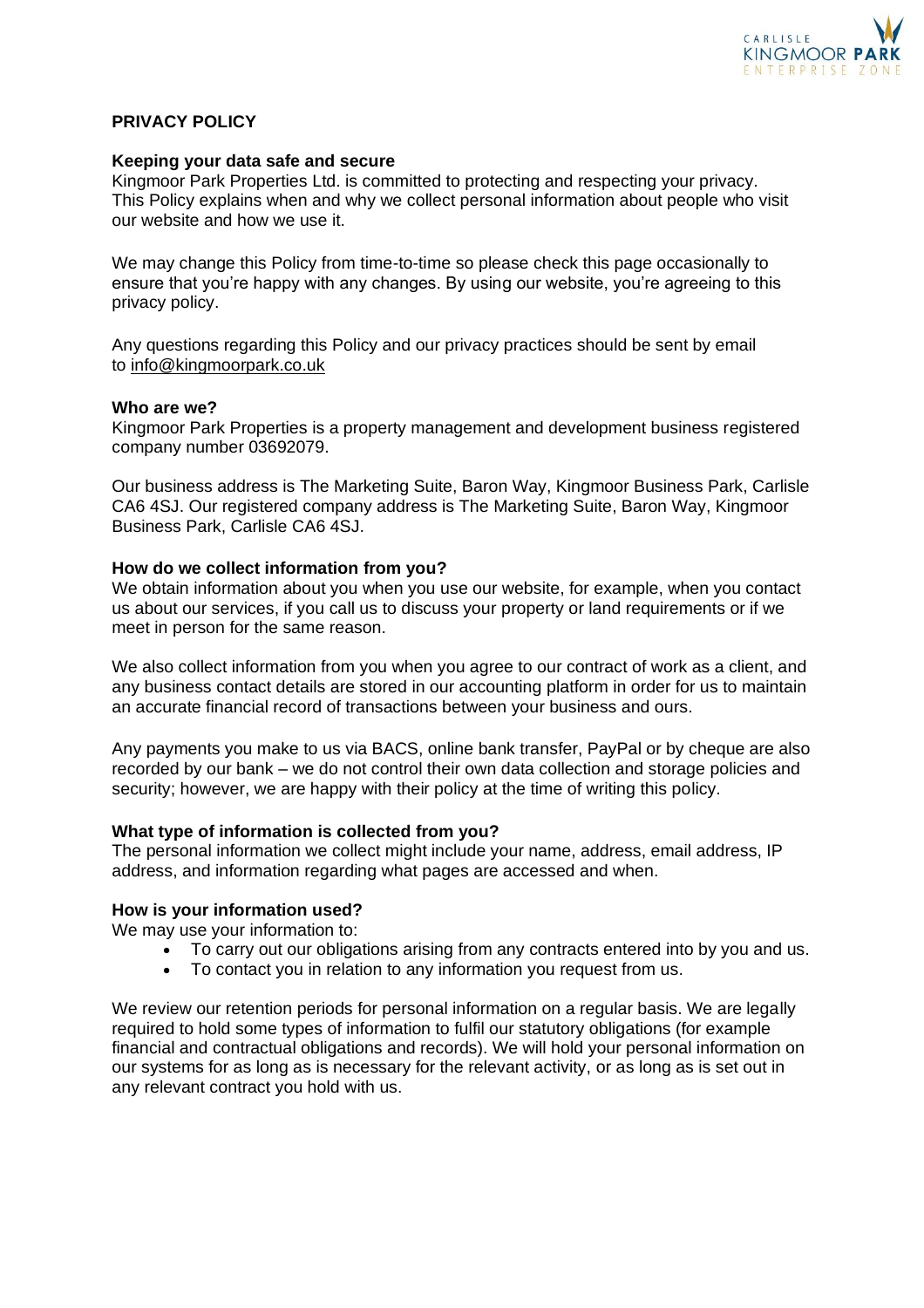

### **Who has access to your information?**

We will not sell or rent your information to third parties. We will not share your information with third parties for marketing purposes.

Please be reassured that we will not release your information to third parties for them to use for their own direct marketing purposes, unless you have requested us to do so, or we are required to do so by law, for example, by a court order or for the purposes of prevention of fraud or other crime.

We may transfer your personal information to a third party as part of a sale of some or all of our business and assets to any third party or as part of any business restructuring or reorganisation, or if we're under a duty to disclose or share your personal data in order to comply with any legal obligation or to enforce or apply our terms of use or to protect the rights, property or safety of our supporters and customers. However, we will take steps with the aim of ensuring that your privacy rights continue to be protected.

## **How you can access and update your information?**

The accuracy of your information is important to us. We're working on ways to make it easier for you to review and correct the information that we hold about you. In the meantime, if you change email address, or any of the other information we hold is inaccurate or out of date, please email us at: **[info@kingmoorpark.co.uk](mailto:info@kingmoorpark.co.uk)**

# **You have the right to ask at any time for the information that Kingmoor Park Properties hold about you.**

## **How we use Cookies**

Cookies are small text files stored in your browser which are used by the vast majority of websites for a variety of reasons, such as personalising your experience and recording how you use the website to help with future improvements.

During your visit to this website, you will automatically download these files to your device. The cookies we use do not identify you as an individual, only the device you are using and are only active when you are on our website.

It is possible to switch off cookies by setting your browser preferences. For more information on how to switch off cookies on your computer, visit the help pages for your specific browser. Turning cookies off may result in a loss of functionality when using our website.

# **Security precautions in place to protect the loss, misuse or alteration of your information**

Non-sensitive details (your email address etc.) may be transmitted normally over the Internet, and this can never be guaranteed to be 100% secure. As a result, while we strive to protect your personal information, we cannot guarantee the security of any information you transmit to us, and you do so at your own risk. Once we receive your information, we make our best effort to ensure its security on our systems. Where we have given (or where you have chosen) a password which enables you to access certain parts of our websites, you are responsible for keeping this password confidential. We ask you not to share your password with anyone.

# **Links to other websites**

Our website contains links to other websites run by other organisations. This privacy policy applies **only** to our website, so we encourage you to read the privacy statements on the other websites you visit. We cannot be responsible for the privacy policies, content and practices of other sites even if you access them using links from our website.